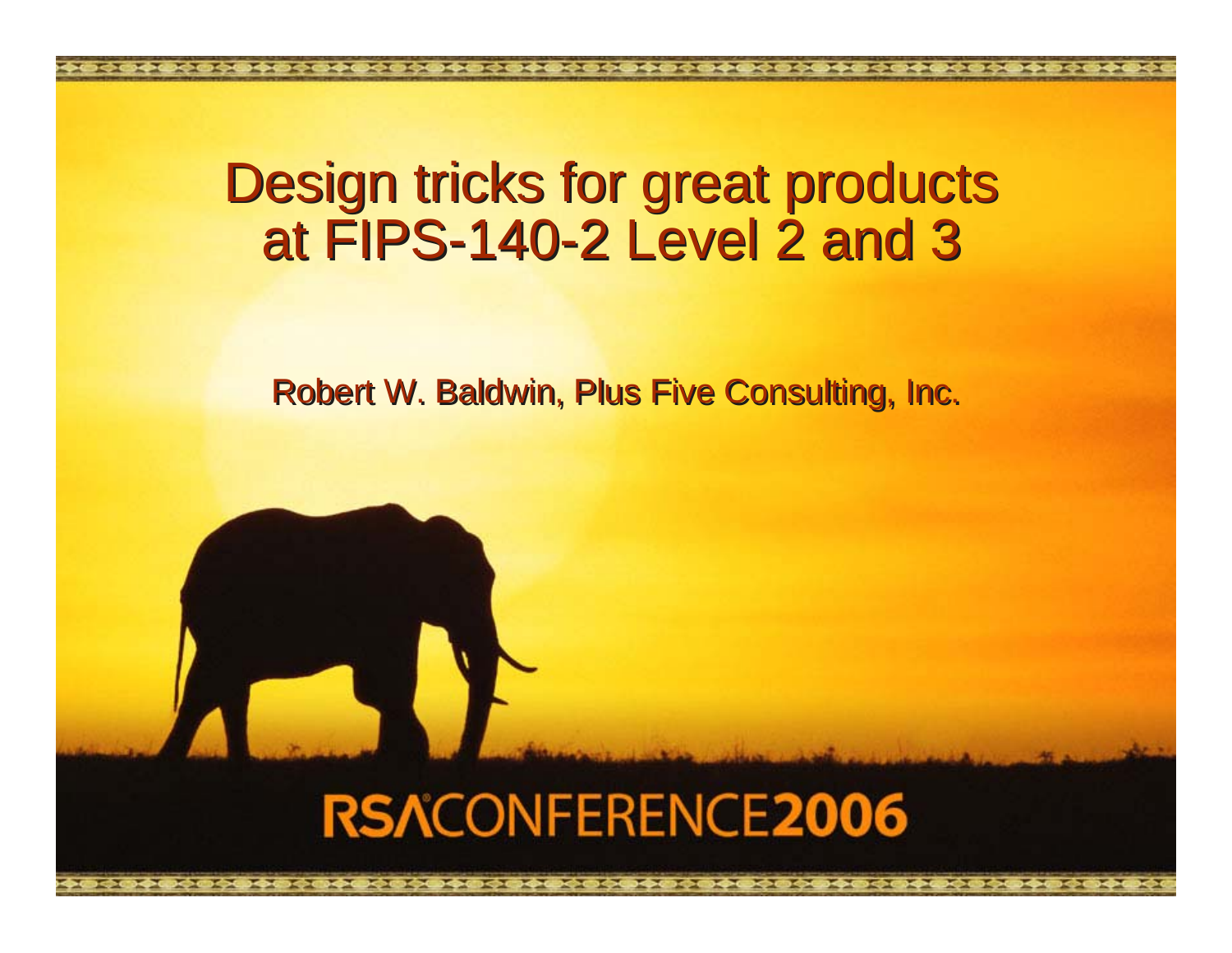This presentation may be downloaded from: http://www.plusfive.com/reports.html or RSA Conference site over next few months.

Abstract

Competition in the market for FIPS-140-2 validated products is intense, especially at Levels 2 and 3. Come learn about design tricks that allow your products to have compelling features and be easy to use without adding months to the FIPS-140-2 validation cycle.

Dr. Baldwin has culled these "best practices" from years of helping vendors design FIPS-140 products.

**Plus Five Consulting**

NEERENCE2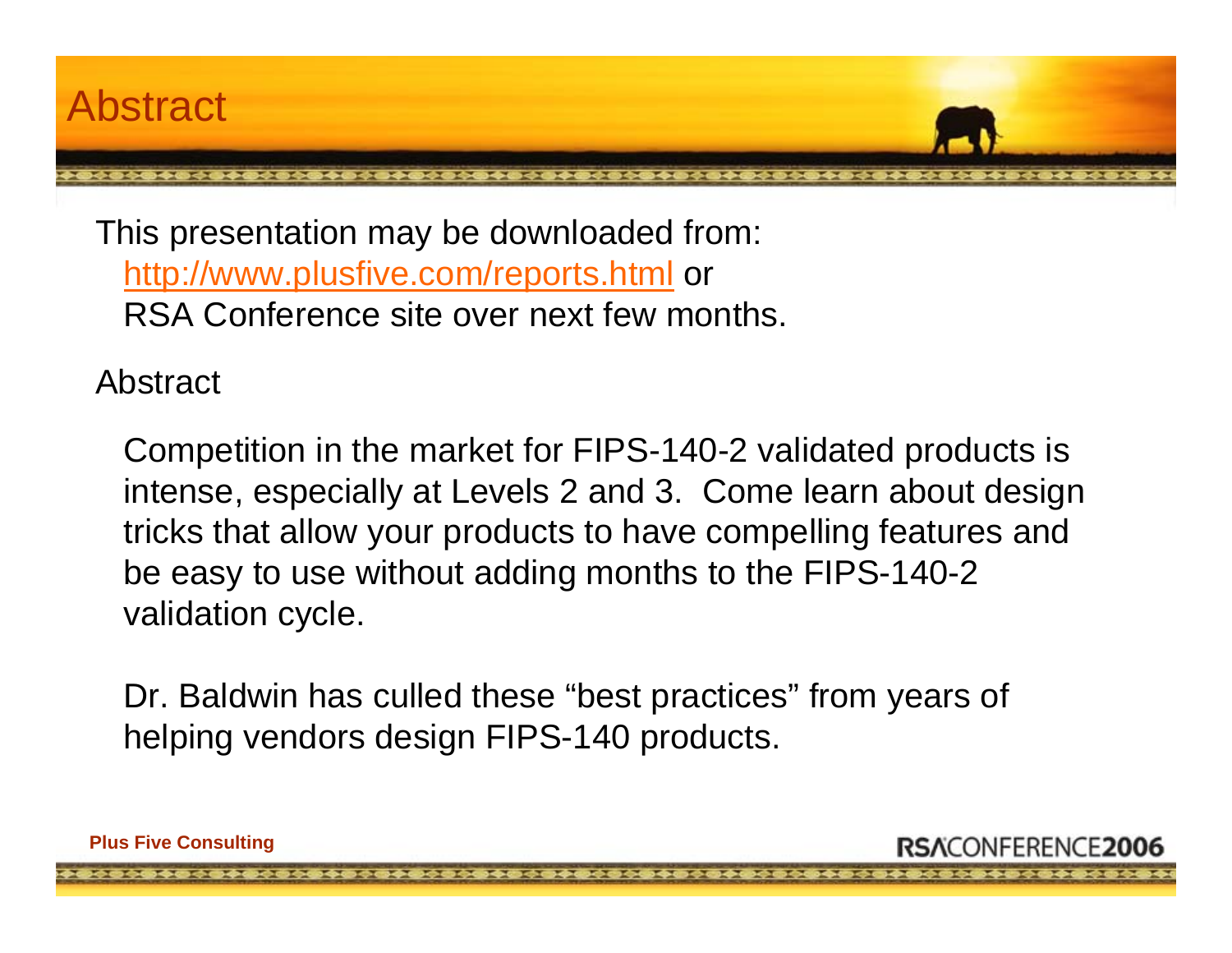### The "Tricky" FIPS-140-2 Problems

- Physical Security
- Cooling and Safety Compliance
- Tamper Evidence and Response
- Testing Tricks
- Simplifying Device Initialization and Administration
- Integration with Enterprise Authentication

**Plus Five Consulting**

RSACONFFRENCE20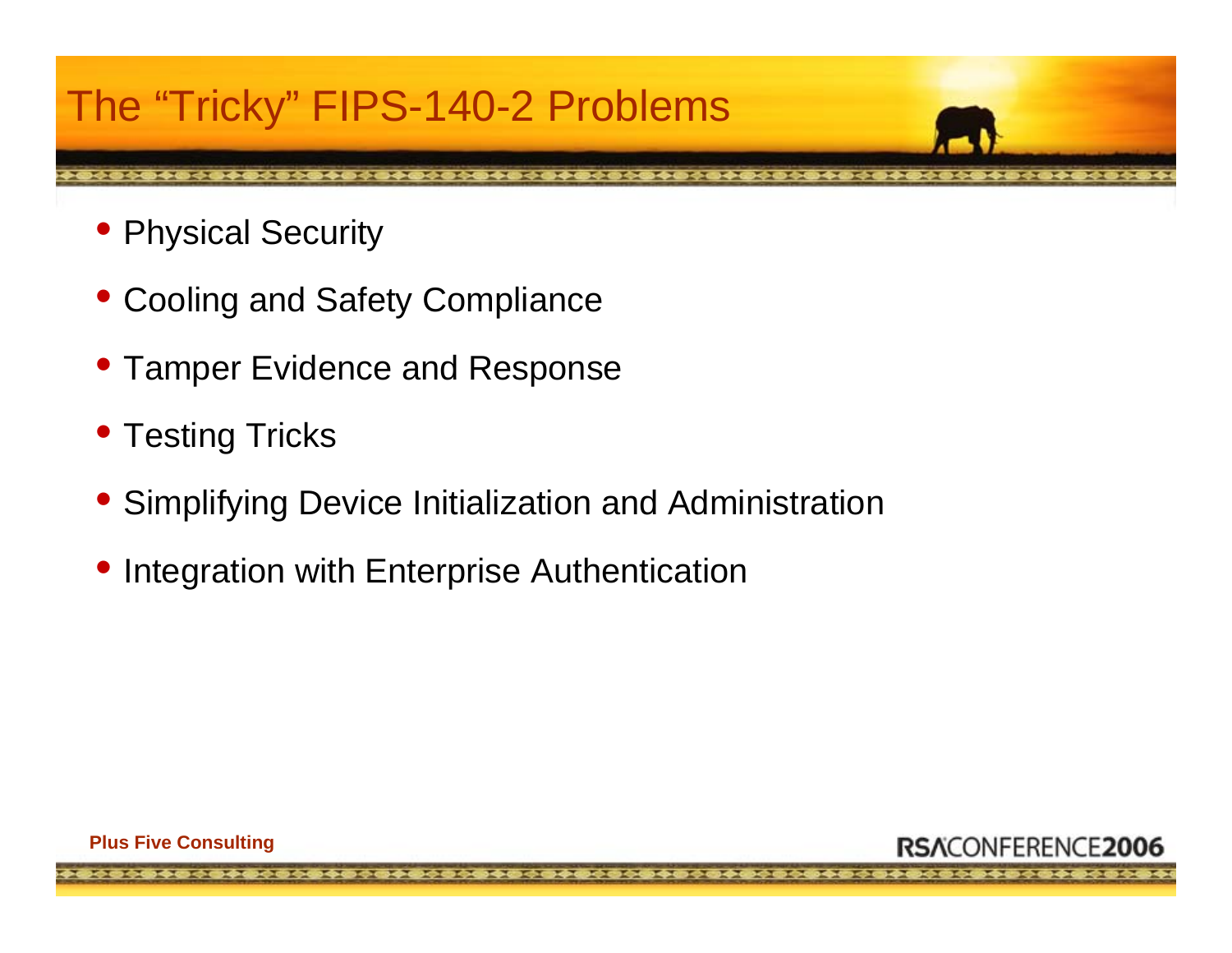### Physical Security

- Must be opaque.
	- Makes it harder to attackers to locate parts.
	- No line-of-sight from outside to active electronics
	- $\mathcal{L}_{\mathcal{A}}$ OK to see power supply
- Thwart probing
	- Rule of thumb: Cannot insert a 30 gauge wire
	- Tip: have tight overlapping seams
	- Tip: avoid gaps around connectors and faceplates
- Right angle bends in airflow protect against probing

— Also helps with line-of-sight

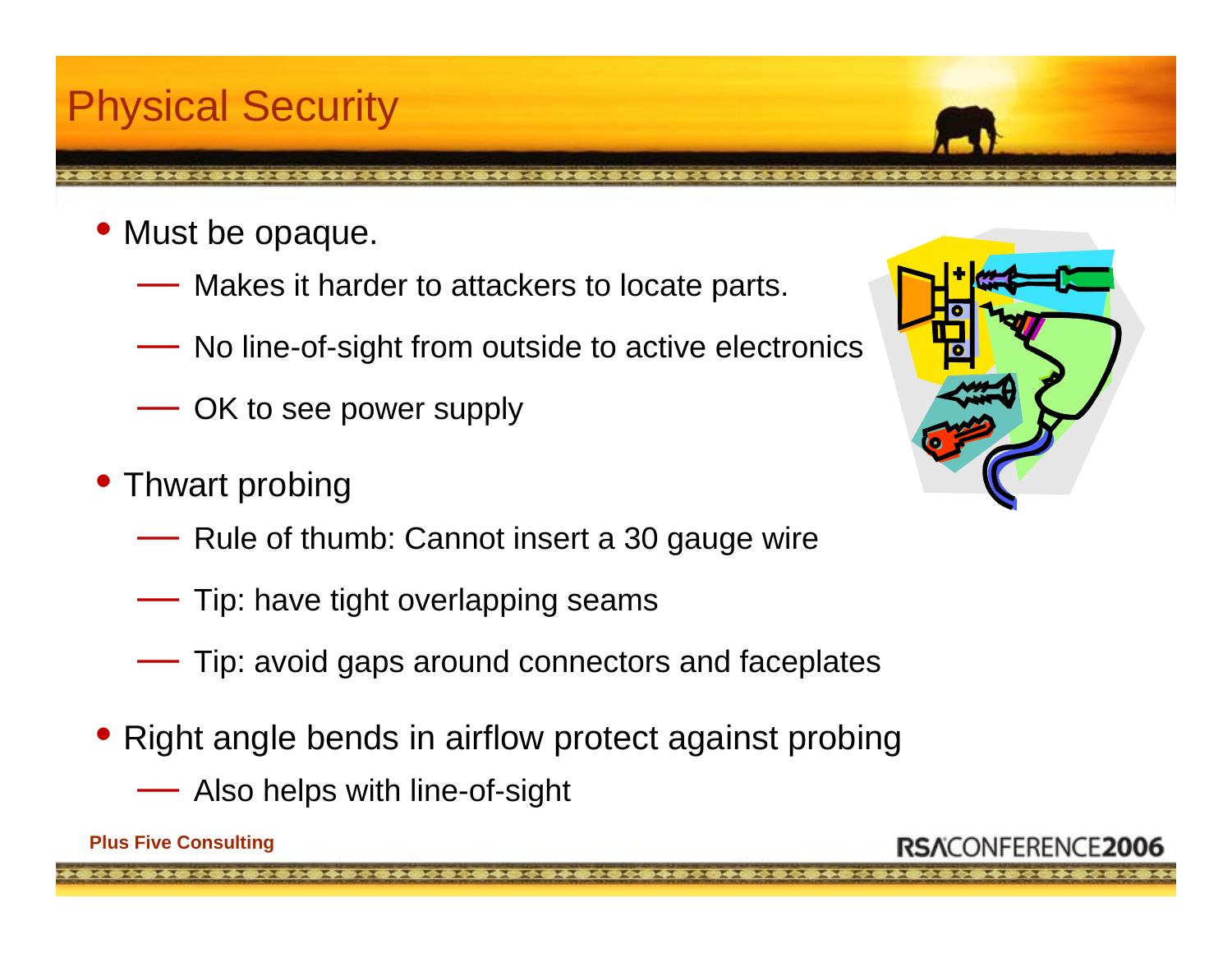### Physical Security

- Flexing the metal (or plastic) box is allowed
- Removing connectors and plugs is allowed
- Removing Fasteners, Screws, Hinges, Clips, Snap-ins is allowed
- Tip: Blind nuts thwart unscrewing attacks











Snap-in connectors can be pried-out to expose components

RSACONFFRENCE20

#### **Plus Five Consulting**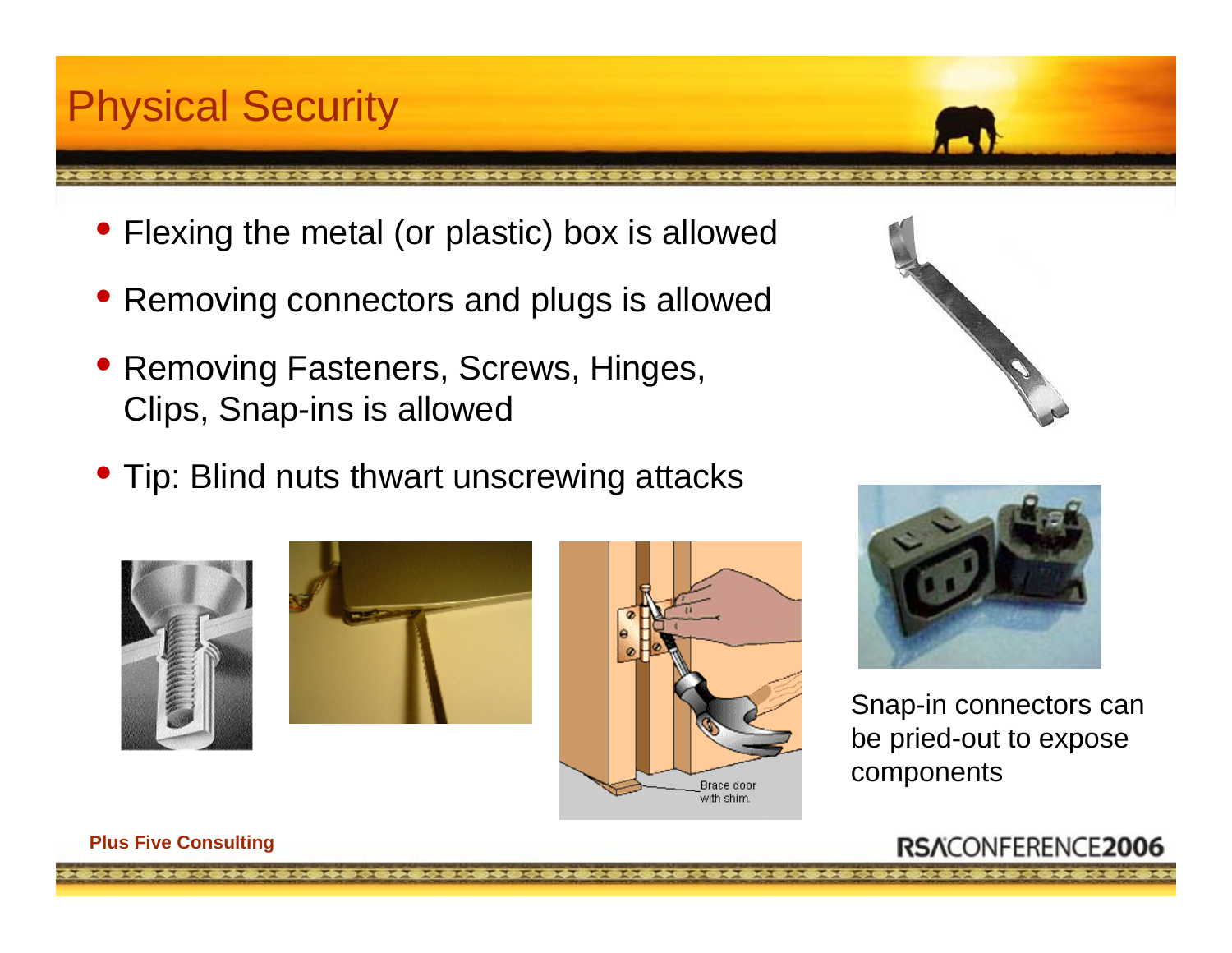### Resist the Appeal of Potting

- Potting seems like a good solution (no battery, no holes)
- Post QA repair very hard
- Messy and time consuming
- Some potting can be cracked off with hot or cold bath

However:

• Without potting, need battery.



• Battery backup and zeroize feature is available as an inexpensive chip from Texas Instruments.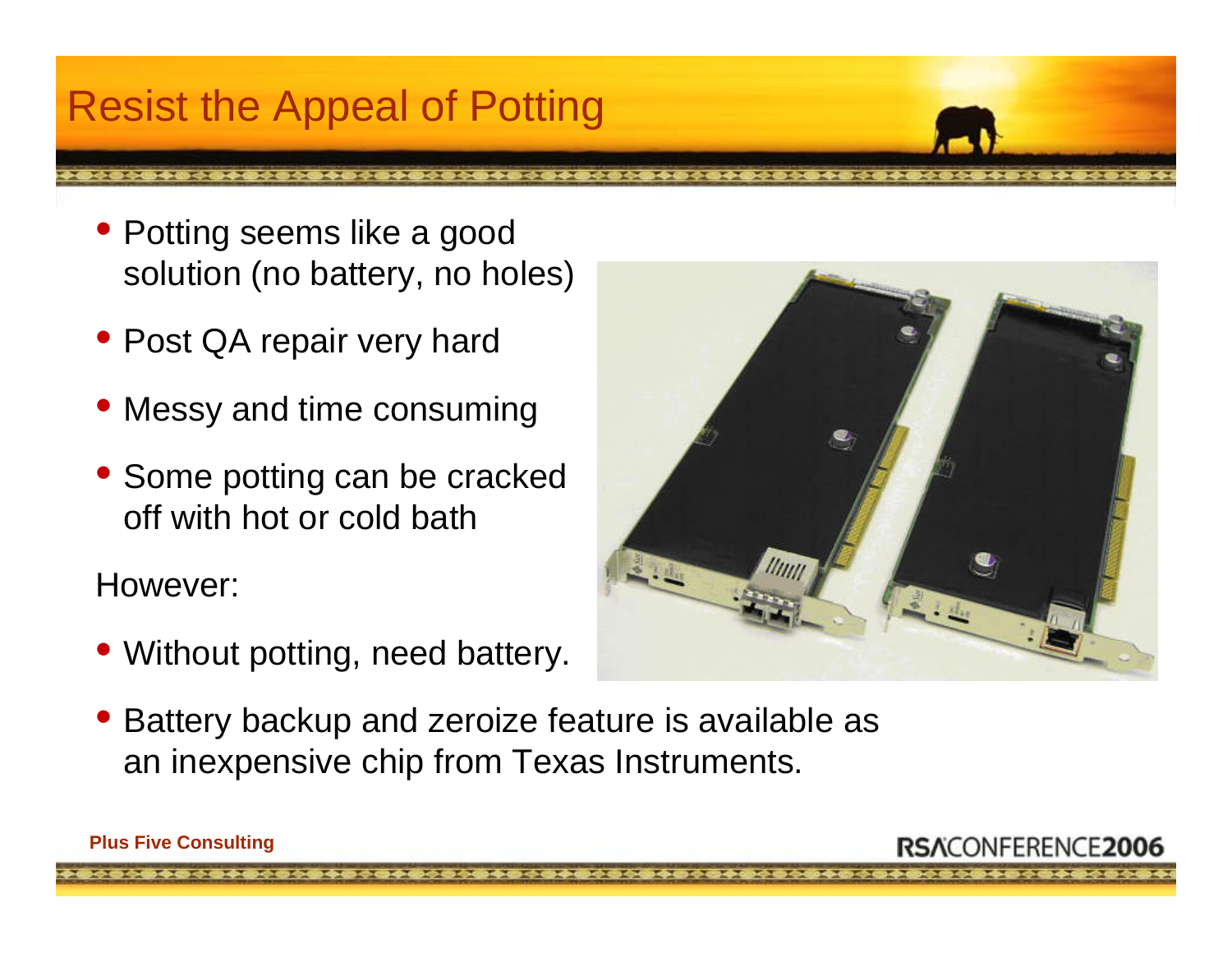## Keep Packaging Simple

- Box with cover, or fully self contained
- Understand threat model
	- No drilling or cutting the casing
	- $\mathcal{L}=\mathcal{L}^{\text{max}}$  , where  $\mathcal{L}^{\text{max}}$ No evident damage to case









#### **Plus Five Consulting**

### RSACONFERENCE2006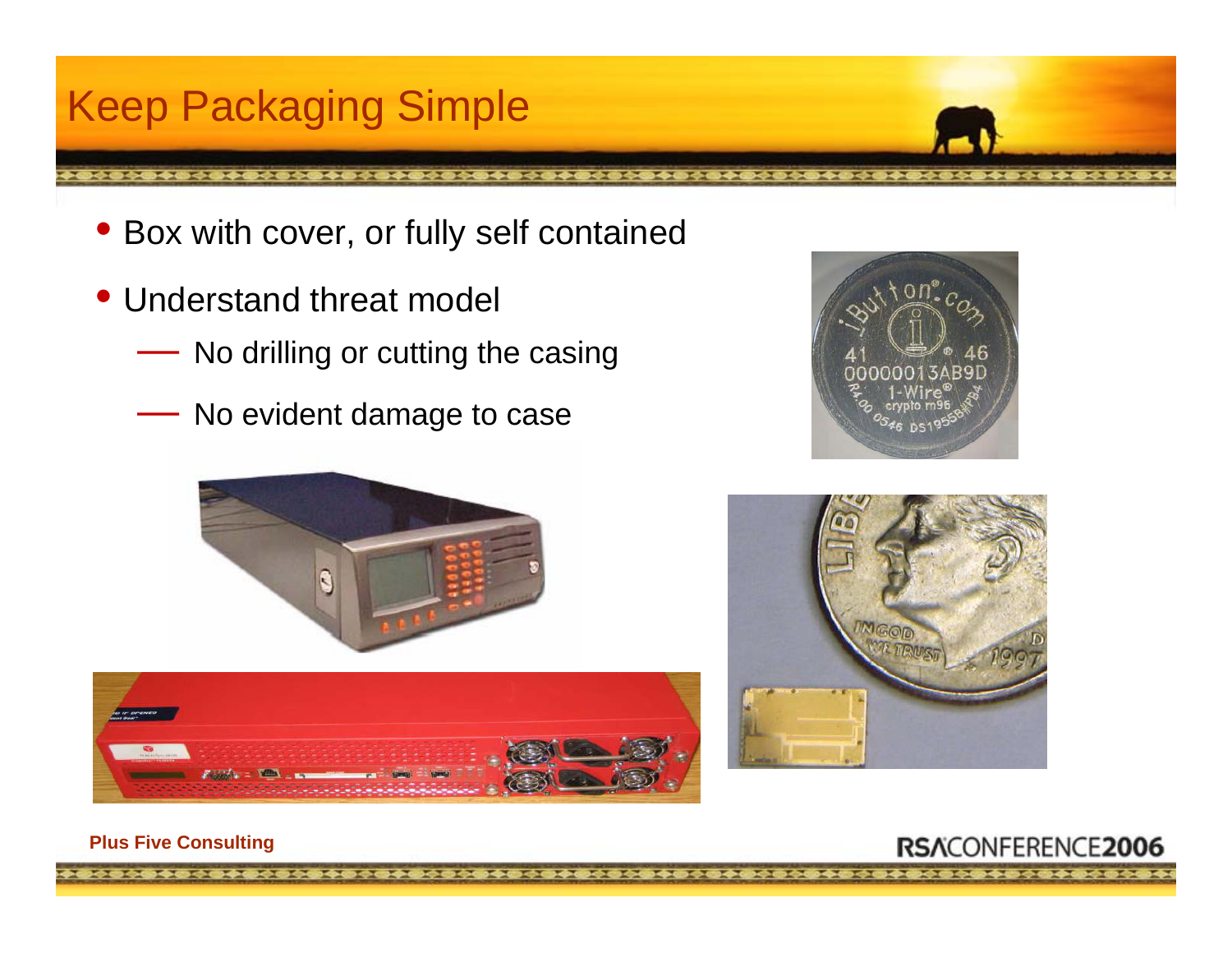### **Cooling**

- • Stopping fan to insert probe is allowed attack at Level 3
- Include extra airflow space in original design
- Measure temperatures early in mechanical design
- $\bullet$ Common baffle configurations:



Extreme Retrofit





U-shaped air flow Pass through air flow

Baffle assemblies must include right angle bends

**Plus Five Consulting**

NFFRENCF2006

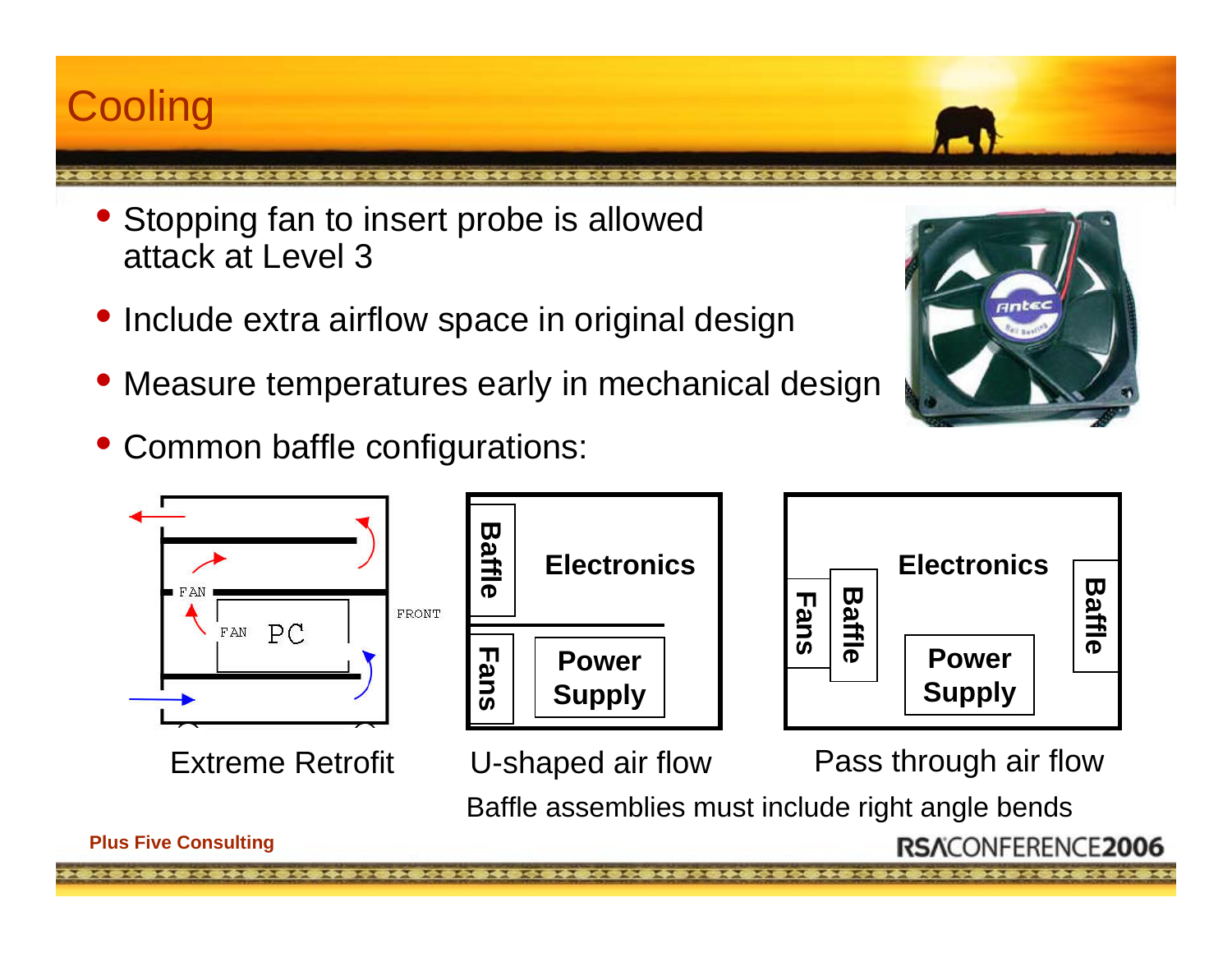

- Power safety rules vary widely throughout the world
- External power supplies may help solve Safety and Heat problems
- FCC Part 15 Subsection B (commercial) easier once product has Level 3 physical security
	- $\mathcal{L}=\mathcal{L}^{\text{max}}$  , where  $\mathcal{L}^{\text{max}}$ Due to shielding provided by metal parts complying with Level 3



**Plus Five Consulting**

NEERENCEJ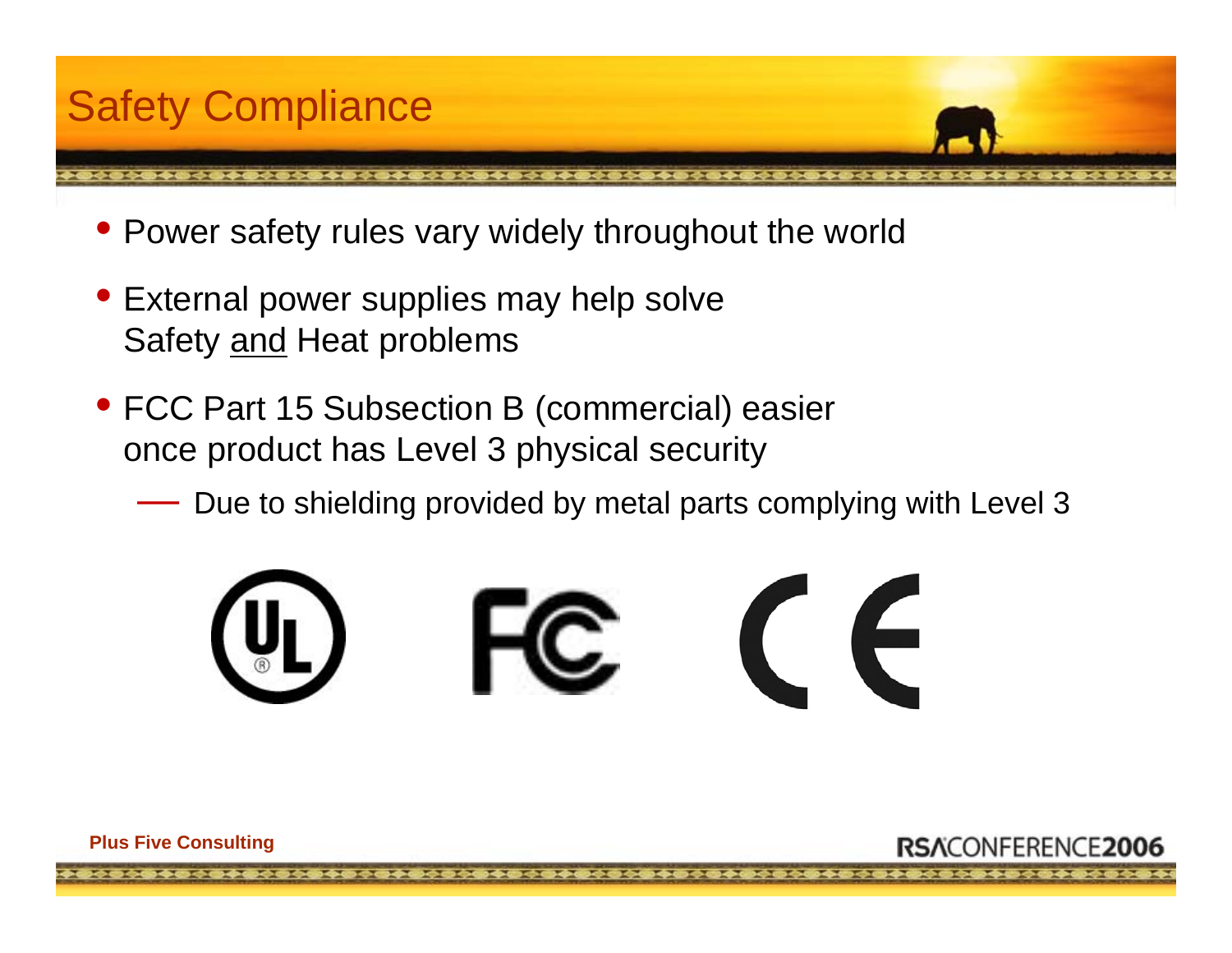### Tamper Evidence

- Level 2: Tamper evidence only.
	- Details of stickers & paints are critical
	- Lab can use solvents and knife-edges to test seals
	- Tamper evidence is inexpensive to replicate once it is approved



#### **Plus Five Consulting**

RSACONFERENCE20

}<del>\$@\$@\$@\$@\$@\$@\$@\$@\$@\$@\$</del>@\$<del>@\$@\$@\$@\$</del>@\$@**\$@\$@\$@\$@\$@\$**@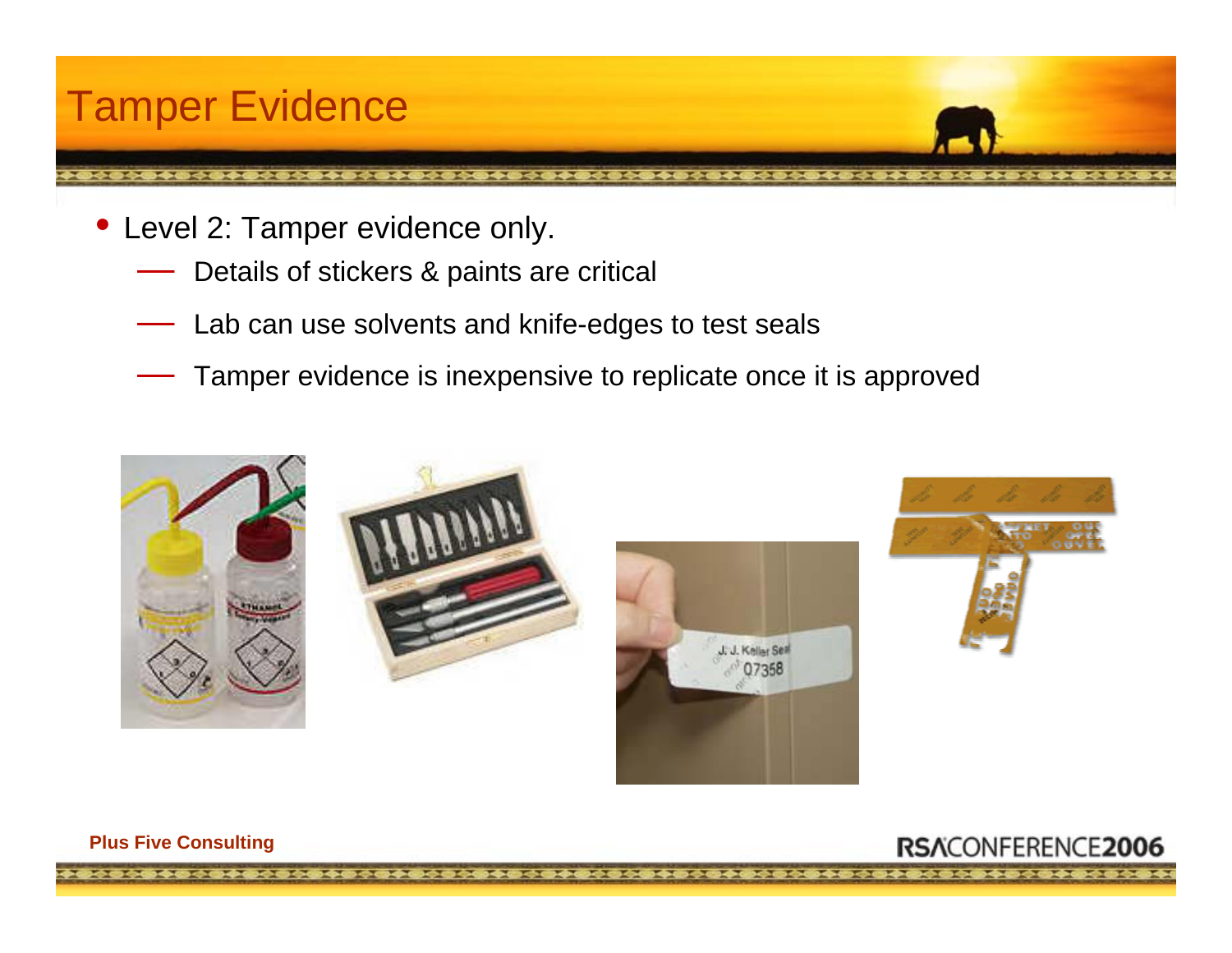### Tamper Evidence Tips

- Overlap seams of box
- Use just one seal if possible
- Inset nuts and spot welding good



<del>≠®◇®◇®◆®◆®◆®◇®◇®◆®◆®◇®◆®◇®◆®◆®◇®◆®◇®◇®◆®◆®◇®◆®◇®◆®◆®◆®◆®◆®◆®◆®</del>



#### **Plus Five Consulting**

RSACONFERENCE2006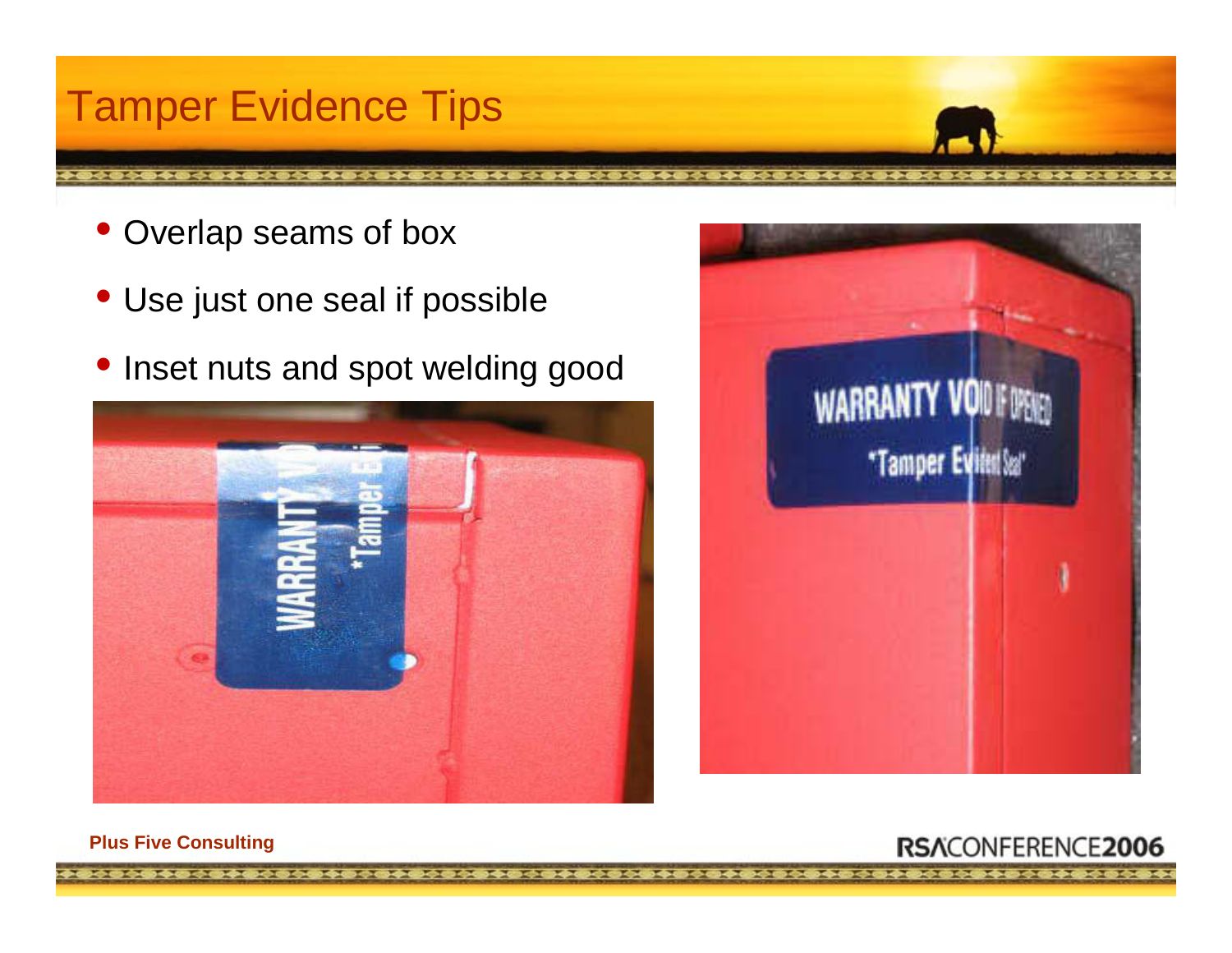- Locks treated as removable covers
	- Level 3: Must zeroize when opened, then re-initialize after closed
- Level 3: Tamper detection and Zeroization even if power off
	- Trick: Use single key to encrypt all other keys and passwords, then just need to zeroize that single key
	- —Trick: No need to encrypt public keys
	- $\mathcal{L}=\mathcal{L}^{\text{max}}$  , where  $\mathcal{L}^{\text{max}}$ Trick: One HMAC-SHA-1 integrity check for whole configuration
- Texas Instruments sells \$3 Clock & NVRAM with zeroize pin
	- http://focus.ti.com/docs/prod/folders/print/bq3287a.html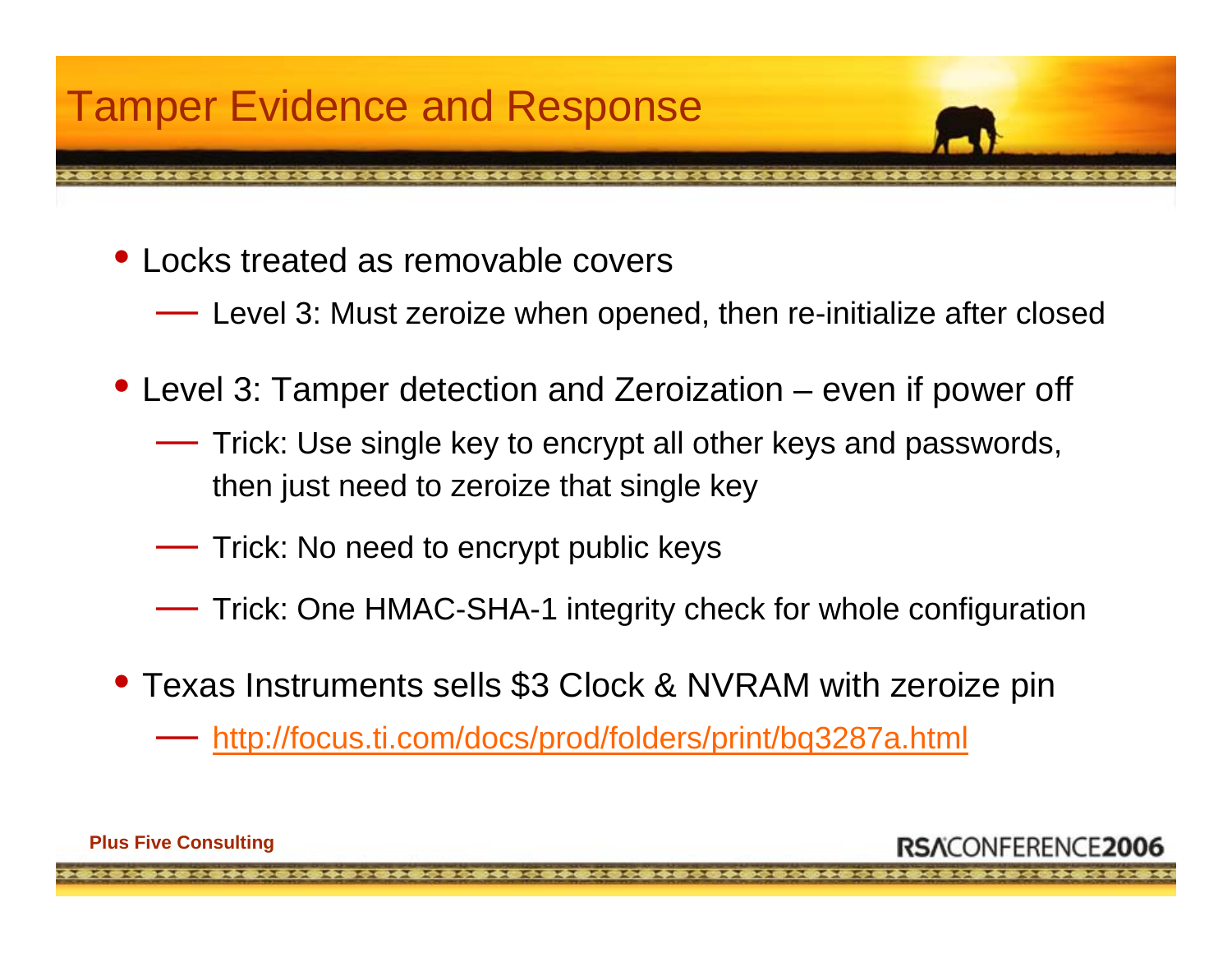- Level 3 "FIPS game" played more seriously
	- Insert pry-bars that don't permanently bend the case
	- $\mathcal{L}=\mathcal{L}^{\text{max}}$  , where  $\mathcal{L}^{\text{max}}$ Drill out screws that can be replaced
	- $\mathcal{L}_{\mathcal{A}}$ Custom-bent thin pipe used to spray glue on tamper switches
	- $\mathcal{L}=\mathcal{L}^{\text{max}}$  , where  $\mathcal{L}^{\text{max}}$ Expanding foam can hold down many switches





**₽◇◎◇◎◆◎◇◎◆◎◇◎◇◎◆◎◆◎◇◎◆◎◇◎◇◎◆◎◆◎◇◎◆◎◇◎◇◎◇◎◆◎◆◎◇◎◆◎◇◎◇◎◆◎◇◎◆◎◇◎◇◎◆◎◇**◎



**Plus Five Consulting**

### **NEERENCE2**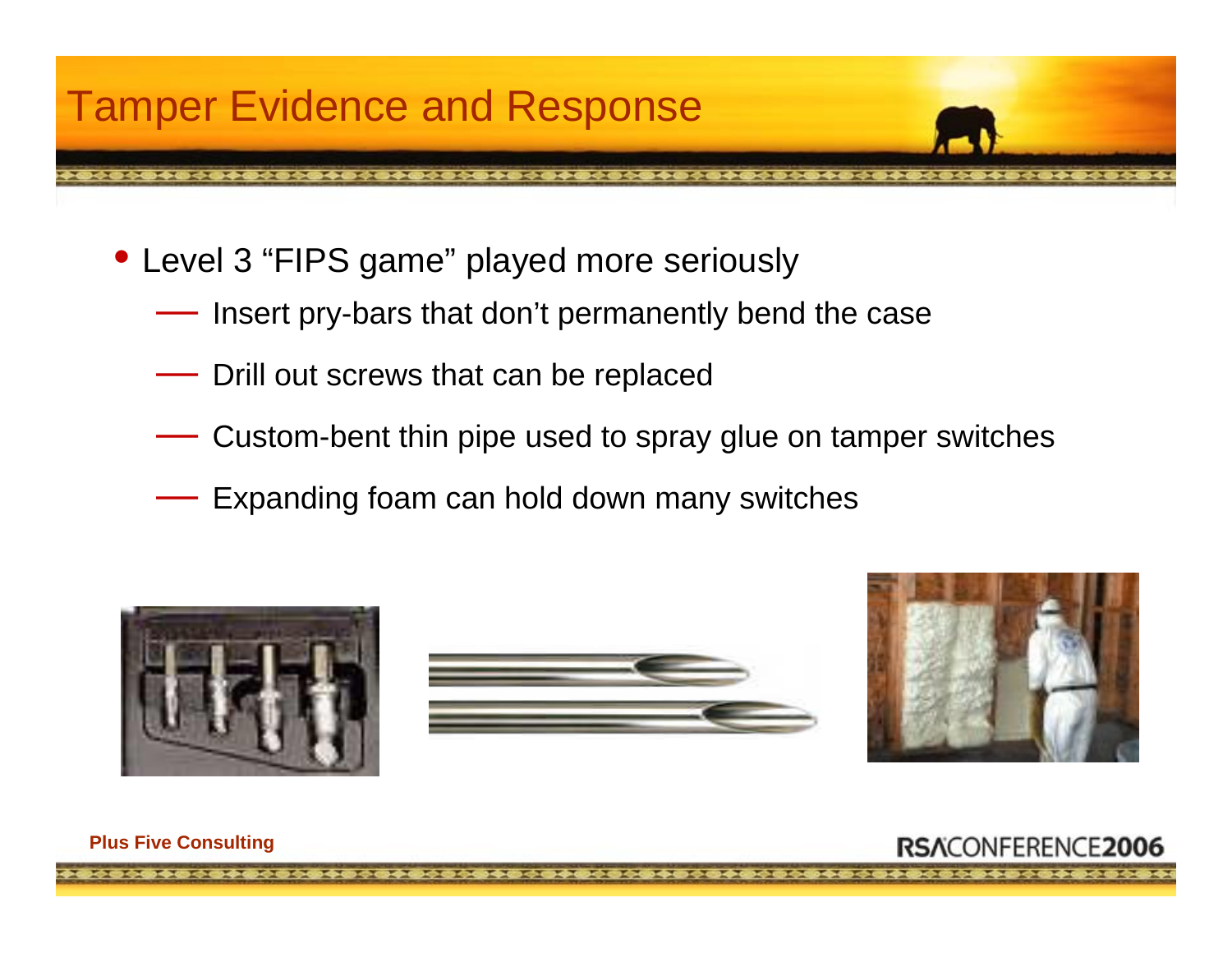### Tamper Evidence and Response

- Must avoid accidental Zeroization
	- Result can be expensive dead device needing factory service.
- Dangers can come from switches
	- Vibration or impact or air pressure
	- Trick: Use only one switch and deeply overlap product covers
- $\bullet$ Danger can come from operators



 $\mathcal{L}=\mathcal{L}^{\text{max}}$  , where  $\mathcal{L}^{\text{max}}$  Device must support a Zeroize command, so operator error could kill the product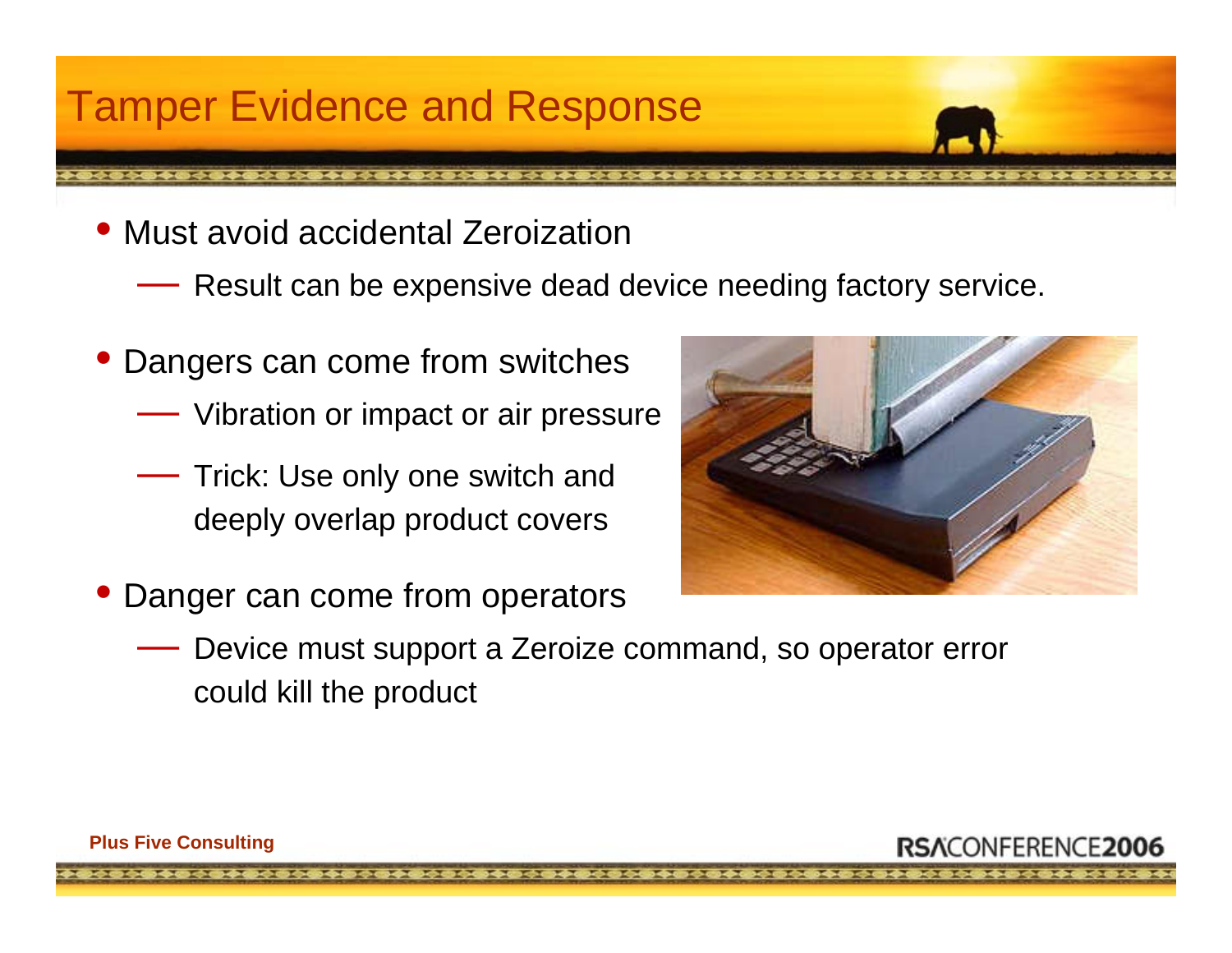### Tamper Detection versus Logging

- FIPS-140-2 concept of tampering:
	- $\mathcal{L}=\mathcal{L}^{\text{max}}$  , where  $\mathcal{L}^{\text{max}}$ Device stops providing cryptographic services
	- Device zeroizes ALL unencrypted keys and passwords
	- Result: Dead product returned to factory
- $\bullet$  Digital Cinema concept of logging:
	- Device stops providing cryptographic services
	- Must be able to prove tampering happened long after the fact
	- Administrative step is required to re-start cryptographic services
- Trick: Provide service to zeroize the logging key.
	- $\mathcal{L}=\mathcal{L}^{\text{max}}$  , where  $\mathcal{L}^{\text{max}}$ Generate new logging key. Record date-time and key hash.

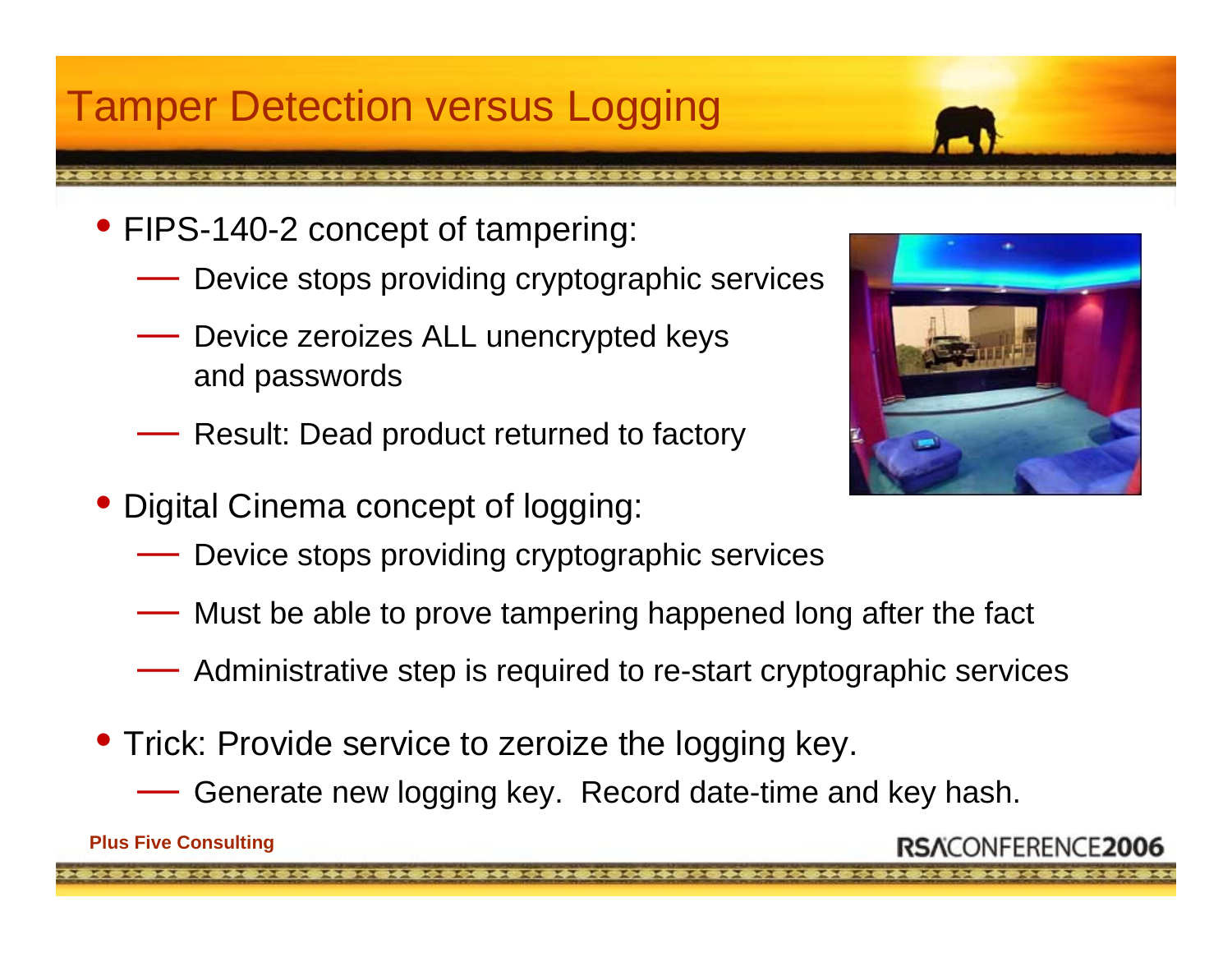

- NIST Algorithm Testing
	- Fast path to product visibility

# **NIST CMVP**

- NIST requires custom tests. Hundreds of pages long.
	- Purchase an Algorithm Test Harness (e.g., from Plus Five)
	- Test Harness implements Monte Carlo and other tests
	- Use for correctness testing.
	- Use source code of harness to clarify meaning of NIST tests
- •Corporate officer must certify results are from your real product.

— Sample details: If CBC mode done by your product, you cannot use the ECB mode of the test harness to emulate CBC mode.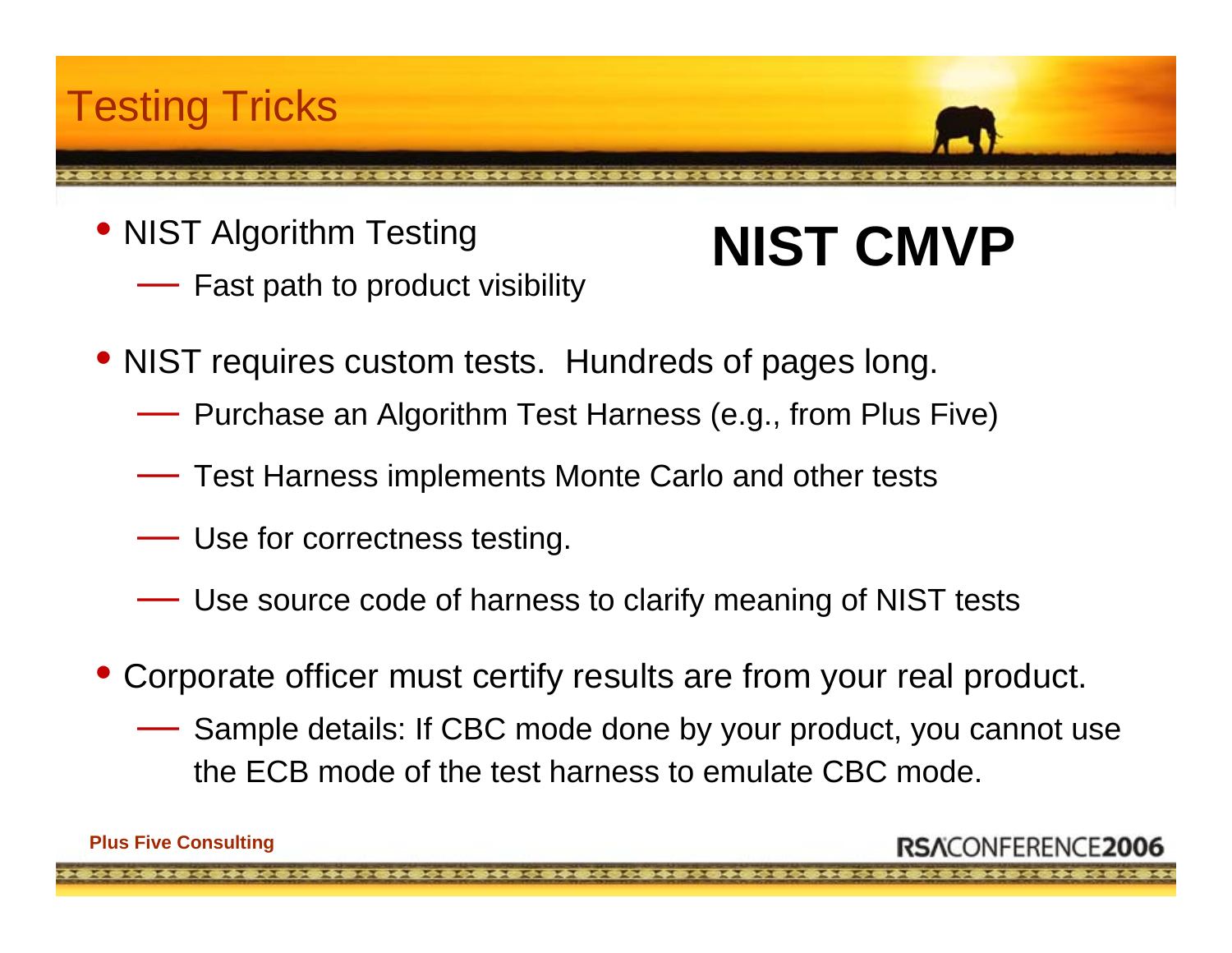### **Testing Tricks**

- Product must include instrumentation for FIPS-140 Operational Testing
	- $\mathcal{L}_{\mathcal{A}}$  OK to have test build to exercise operational tests that are described in the Derived Test Requirements Document
	- $\mathcal{L}_{\mathcal{A}}$ Must be able to confirm that testing features are not in real product
- Tools needed to speed Operational Testing
	- Cause every FIPS-140 error state (DRNG failure, self-test failure)
	- Set and Get all keys (test key mismatch, confirm zeroization)
	- Change Key-Entity association (trick: scripted breakpoints)
- Create Op Test Plan with help from Developers
	- —Validation Lab reviews plan for completeness.
	- Over testing can avoid long delays.
	- Perform dry run one week before Validation Lab arrives.





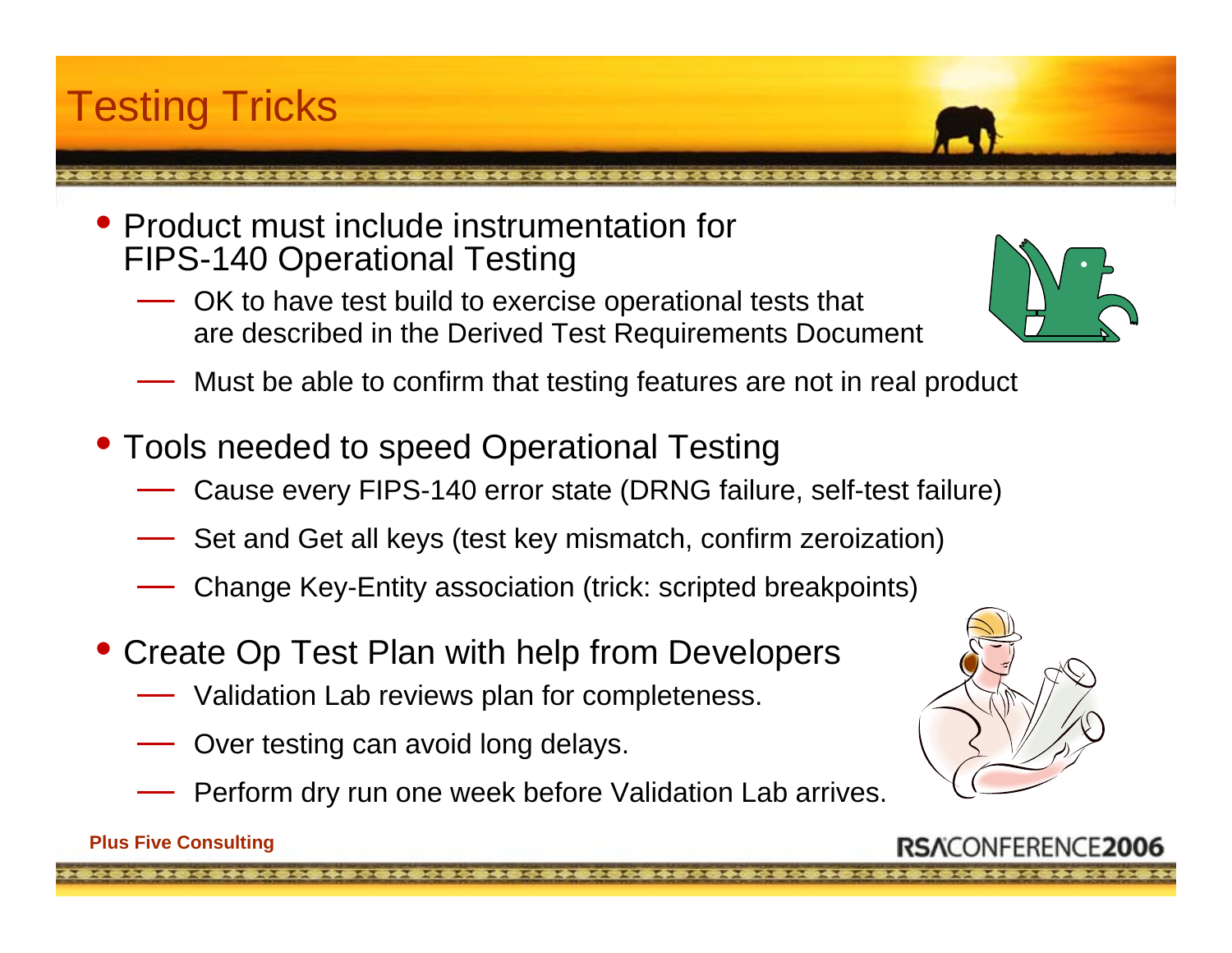- Level 3: Strict rules for Key Entry and Output
	- How get first key without hassles of such a device?
	- How avoid need for separate key loading device?
- Trick: Pre-load TLS key-pair and certificate during manufacturing
	- Device protects unencrypted keys and PINs with TLS
	- Enables key management over network
	- $\mathcal{L}=\mathcal{L}^{\text{max}}$  , where  $\mathcal{L}^{\text{max}}$ Recommend manufacturing modules with unique key-pairs
	- Allow Enterprise to replace these key-pairs and certificates
- Pre-loaded Passwords (if used)
	- Administer via TLS. Good to mark passwords as pre-expired.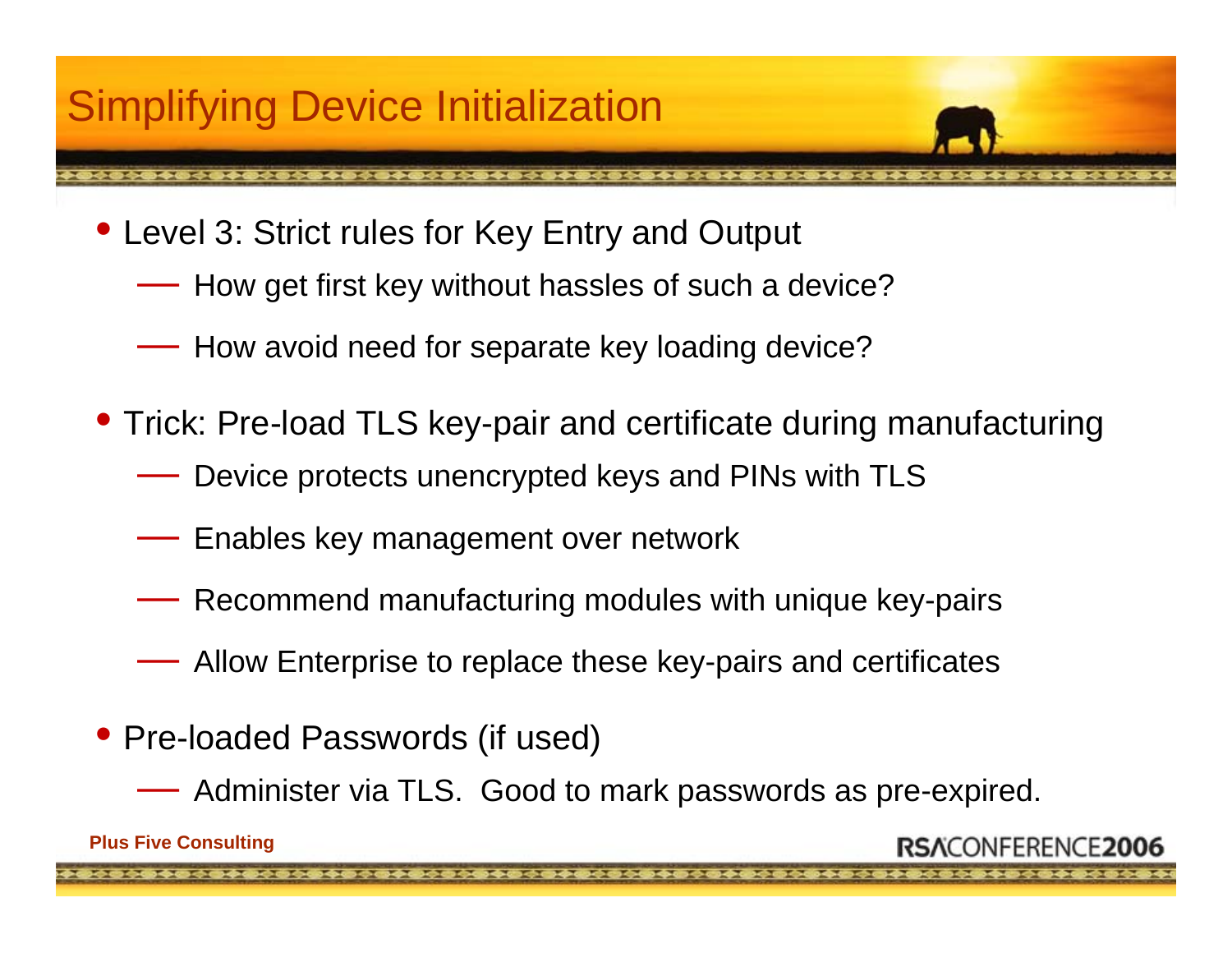- $\bullet$  Important services to support for a cluster of devices
	- Enroll new device in existing administrative cluster
	- $\mathcal{L}=\mathcal{L}^{\text{max}}$  , where  $\mathcal{L}^{\text{max}}$ Move device to a different administrative cluster
- Trick: Text file tables copied to initialize new or moved devices
	- For network distribution, use TLS
	- $\mathcal{L}=\mathcal{L}^{\text{max}}$  , where  $\mathcal{L}^{\text{max}}$ Each device has unique key-pair and certificates
	- $\mathcal{L}=\mathcal{L}^{\text{max}}$  , where  $\mathcal{L}^{\text{max}}$ Can use operator-specific passwords over TLS

**◇◎◆◎◇◎◇◎◆◎◇◎◇◎◆◎◇◎◇◎◆◎◆◎◇◎◆◎◇◎◇◎◇◎◆◎◆◎◇◎◆◎◇◎◇◎◇◎◆◎◇◎**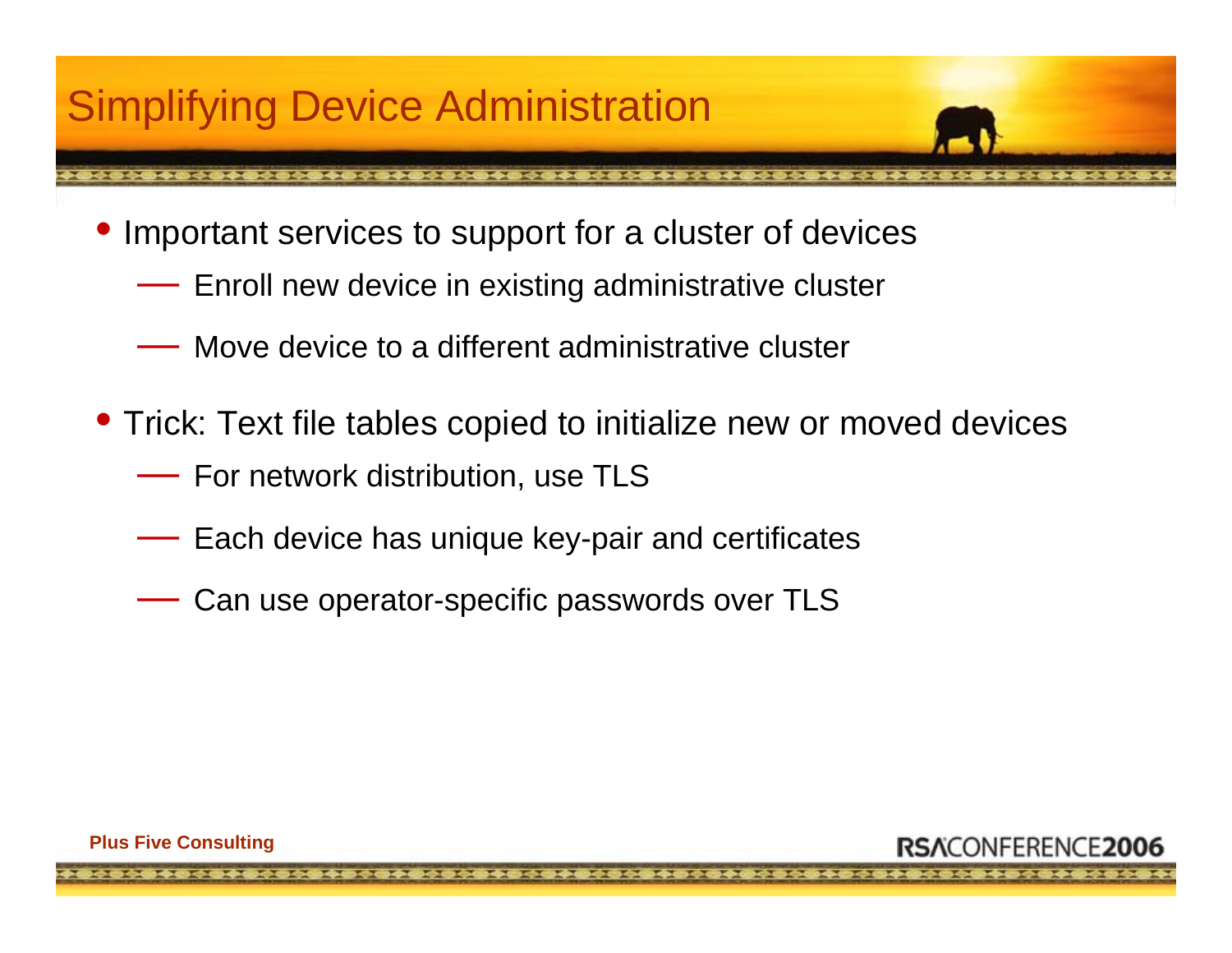### Simplifying Device Administration

- For physical distribution must comply with Level 3 Key Entry & Output rules
	- USB token
	- Smart card
	- $\mathcal{L}=\mathcal{L}^{\text{max}}$  , where  $\mathcal{L}^{\text{max}}$ Custom key loader





- Key splitting algorithms can simplify I/O of keys as multiple parts
- Trick: Load one high-entropy cluster-specific key

• Use cluster-specific key to protect and manage keys, passwords, PINs, roles and configuration options

**Plus Five Consulting**

NEERENCE2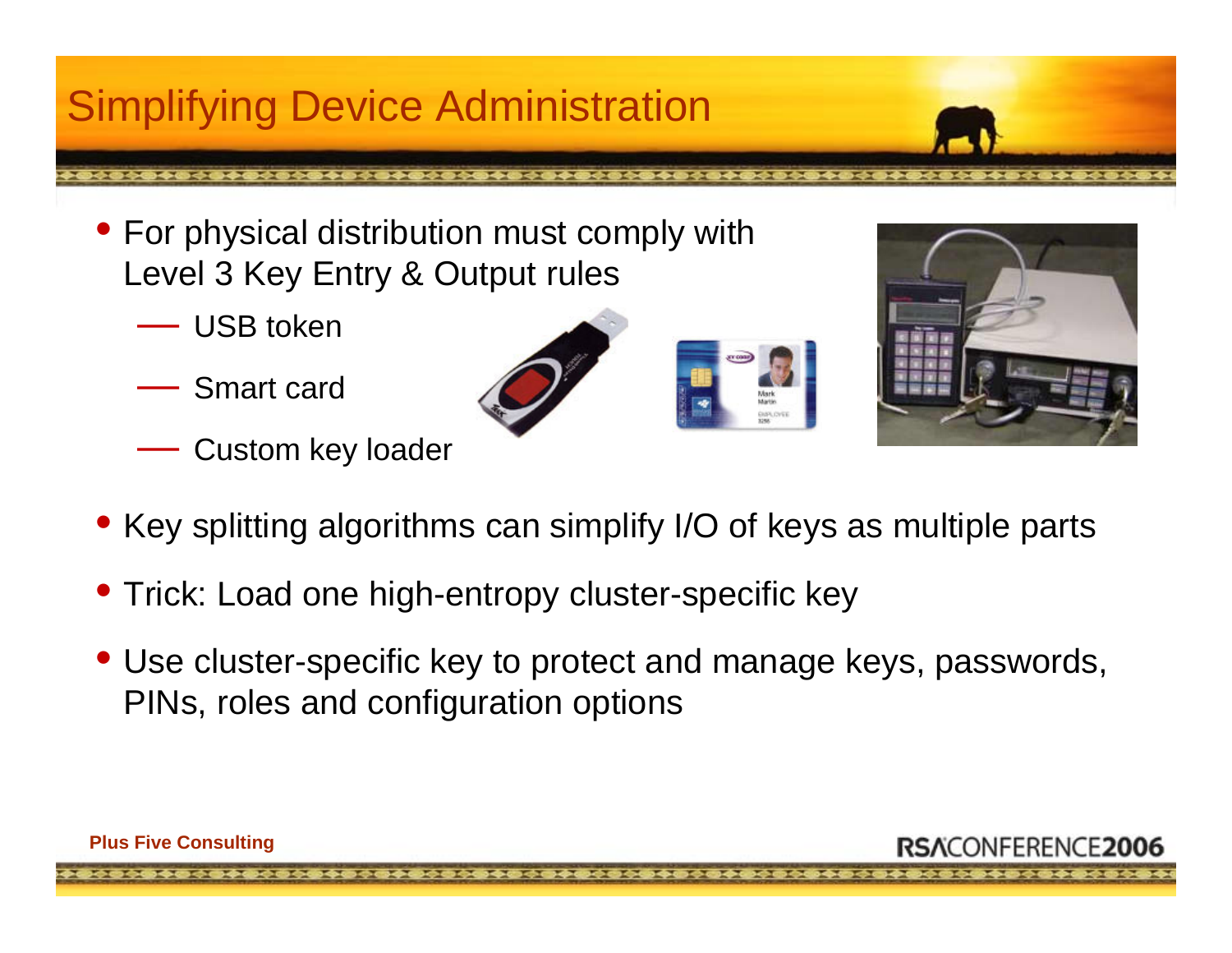

• Example: Secure VoIP Hardware Product for an Enterprise

 Unencrypted call starts via desktop software connecting over network to *Secure VoIP Hardware Product* and then on to other instances of the product located worldwide, and finally an unencrypted call is delivered to the destination user.



Hardware Product encrypts external VoIP connections

**Plus Five Consulting**

**EERENCE2**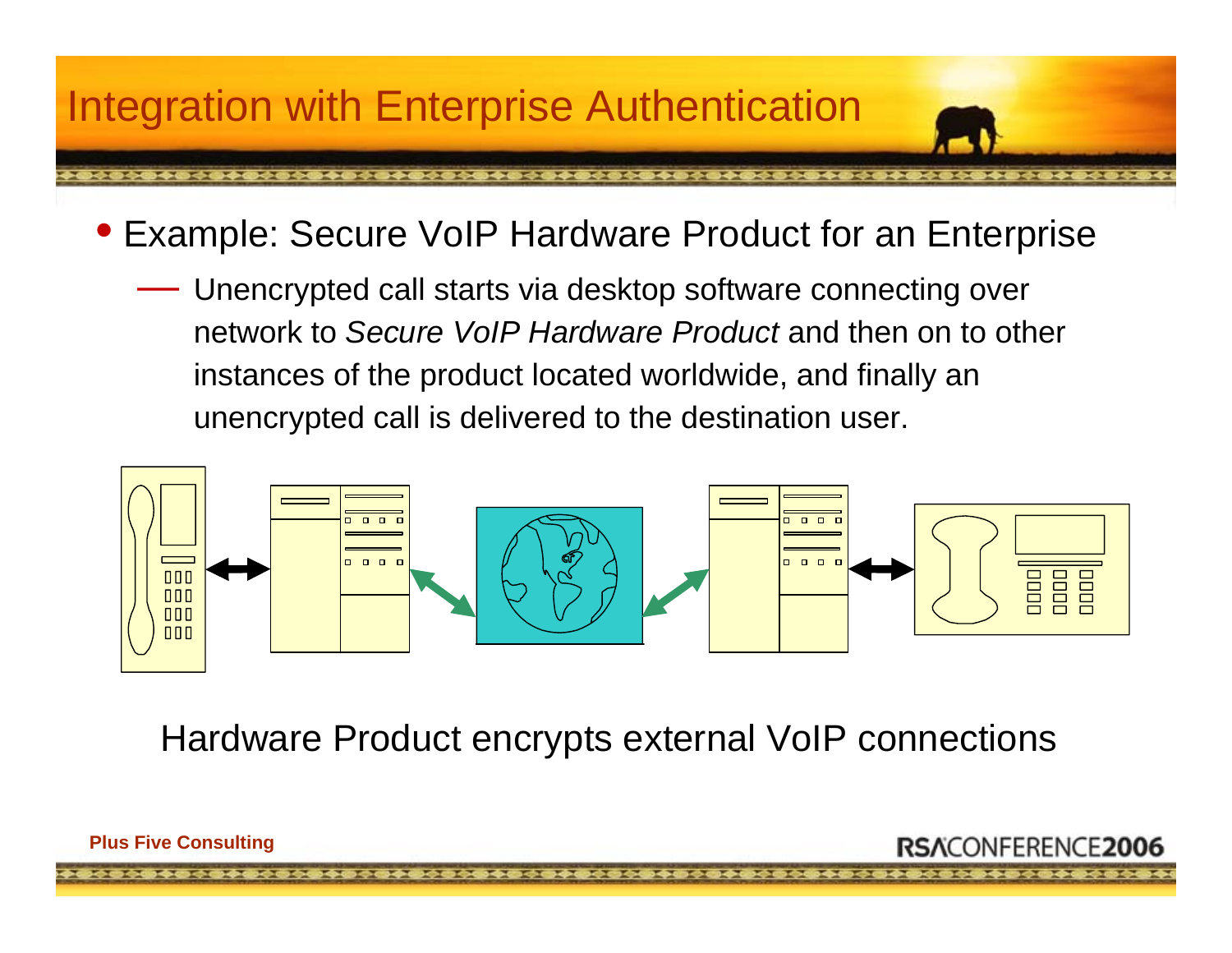### Integration with Enterprise Authentication

• Enterprise user authentication is HARD problem.

— Each enterprise solves it slightly differently.

- Trick: Don't put the enterprise users in the FIPS-140-2 access model.
	- Each instance of the *Product* is authenticated via TLS & certificates.
	- $\mathcal{L}=\mathcal{L}^{\text{max}}$  , where  $\mathcal{L}^{\text{max}}$  The IT administrators are identified to the *Product* and authenticated via TLS with user certificates.
	- Enterprise user authentication data (Kerberos or NTLM) is treated as encrypted data passed over TLS sessions between instances of the *Product*.
	- Must carefully word the documentation on Key to Entity association.

**Plus Five Consulting**

JEERENCE**20**